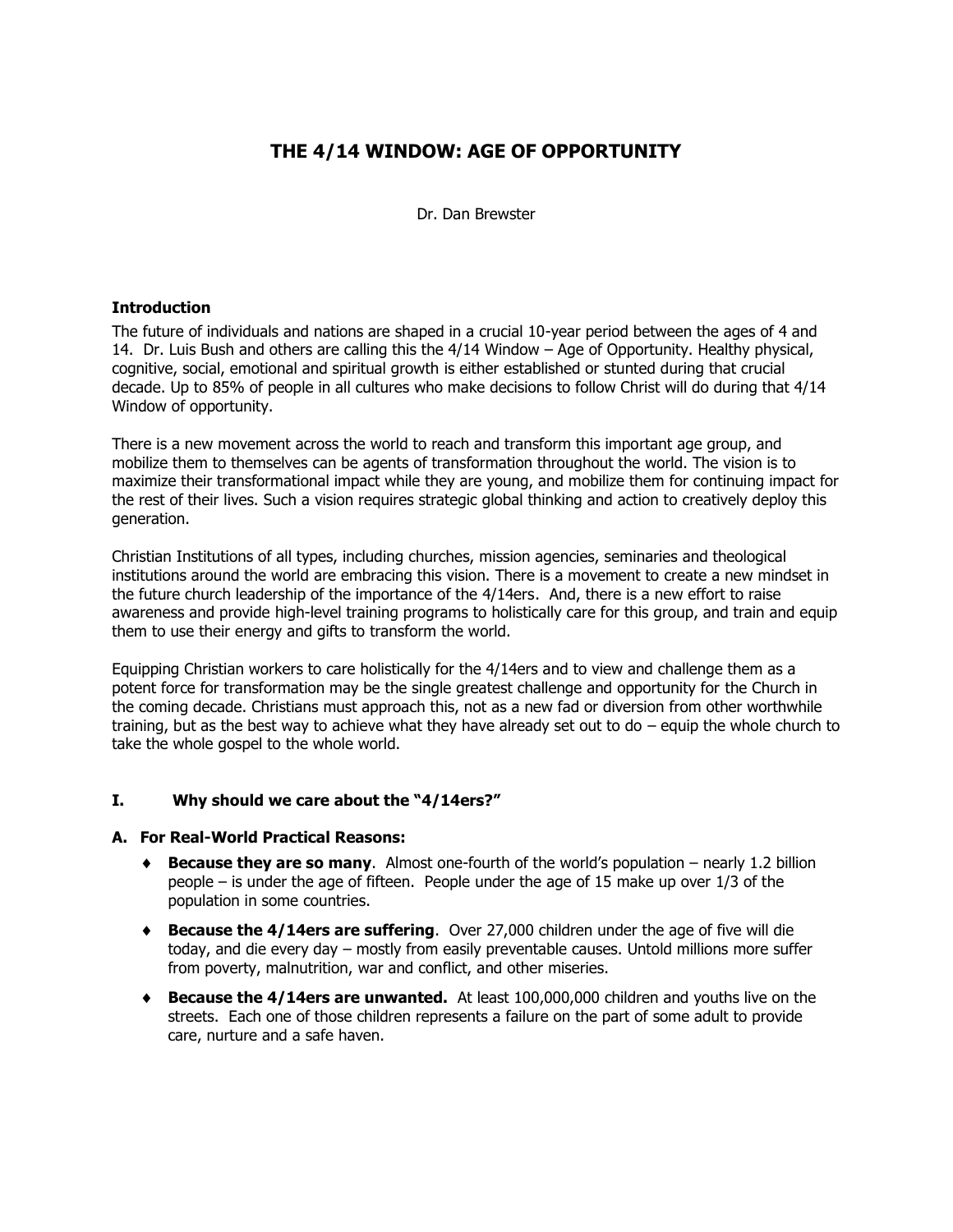- **Because the 4/14ers are neglected and exploited**. Perhaps as many as 10,000,000 children and young people are caught up in the sex industry worldwide.
- **Because All Children are at Risk** The telling statistics of need and abuse are familiar to most of us. But the fact is that it is not just poor and exploited children who are at risk. In fact all children are at risk. Indeed millions are at risk from poverty. But millions more are at risk from prosperity! Many young people today have everything to live with, but nothing to live for.

## **B. For Real-World Biblical and Theological Reasons**

- **Christians should be concerned about the 4/14ers because God surely is!** Many people in seminaries today have a misconception that the Bible says very little about children. However, more and more people are now reading Scriptures with the 'child in the midst,  $1$  and finding not only that children are in fact very prominent in Scripture, but also very significant. There are in fact more than 1600 references to children, sons, daughters, parental relationships or otherwise alluding to children, many with profound theological import.
- **The Bible has high regard for the capacity of children to understand the faith.** The 4/14ers have great capacity to understand the faith, and great courage and effectiveness as they share their faith. Adults will fail the 4/14ers if they fail to equip them with the vision and opportunity to do something beyond themselves.
- **Children are both agents and resources in God's kingdom.** God often used children to accomplish His special tasks. Whether it is the young boy who parted with his lunch of 5 barley loaves and 2 small fishes (John 6:9) or Naaman's servant girl who pointed his master to the prophet Elijah (2 Kings 5:1-3) or Josiah who at the age of 8 became king and restored faith and righteousness in God's people (2 Kings 22:1-2), God uses children to accomplish His divine purposes in significant ways.
- **Children are signs of the kingdom**. Indeed, not only are children present and visible they are at the very heart of what the Scriptures have to say about the Kingdom, about the Church and about Mission. God used a tiny baby as of "sign" of His incarnation and "a little child will lead" in the Messianic kingdom (Isaiah 11:6). Moreover, God has chosen the "foolish things of the world to shame the wise, and the weak things of the world to shame the strong (1 Cor. 1:27). Should it surprise us all then that God should instruct adults to "speak up for those who cannot speak for themselves" (Proverbs 31:8)? The burden now is on adults to "lift up [our] hands to him" on behalf of suffering children (Lamentations 2:19)
- **Perhaps nothing upset Jesus more than "hindering" the children** (Matthew 18:5, 6). Genesis 21: 17 – 20 says that God heard the boy Ishmael crying, and we can be sure that He is still hearing the children crying today.

# **C. For Real-World Strategic Reasons.**

 $\overline{a}$ 

 **Because of the reality of the "4/14 Window"** As noted above, most people who will make a decision to follow Christ, will do so before the age of 18. Surveys in many countries and amongst many groups all over the world have consistently shown that most people who will ever come to Christ, will do so before their 18th birthday. Children and young people are receptive because "the clay is still soft." The truth is that a very small percentage of people in any culture or background will decide to follow Christ after the "clay of their lives" has become dry and hardened.

<sup>&</sup>lt;sup>1</sup> The "child in the midst" is also the inspiration and focal point of the emerging Child Theology Movement, headed by Dr. Keith White.